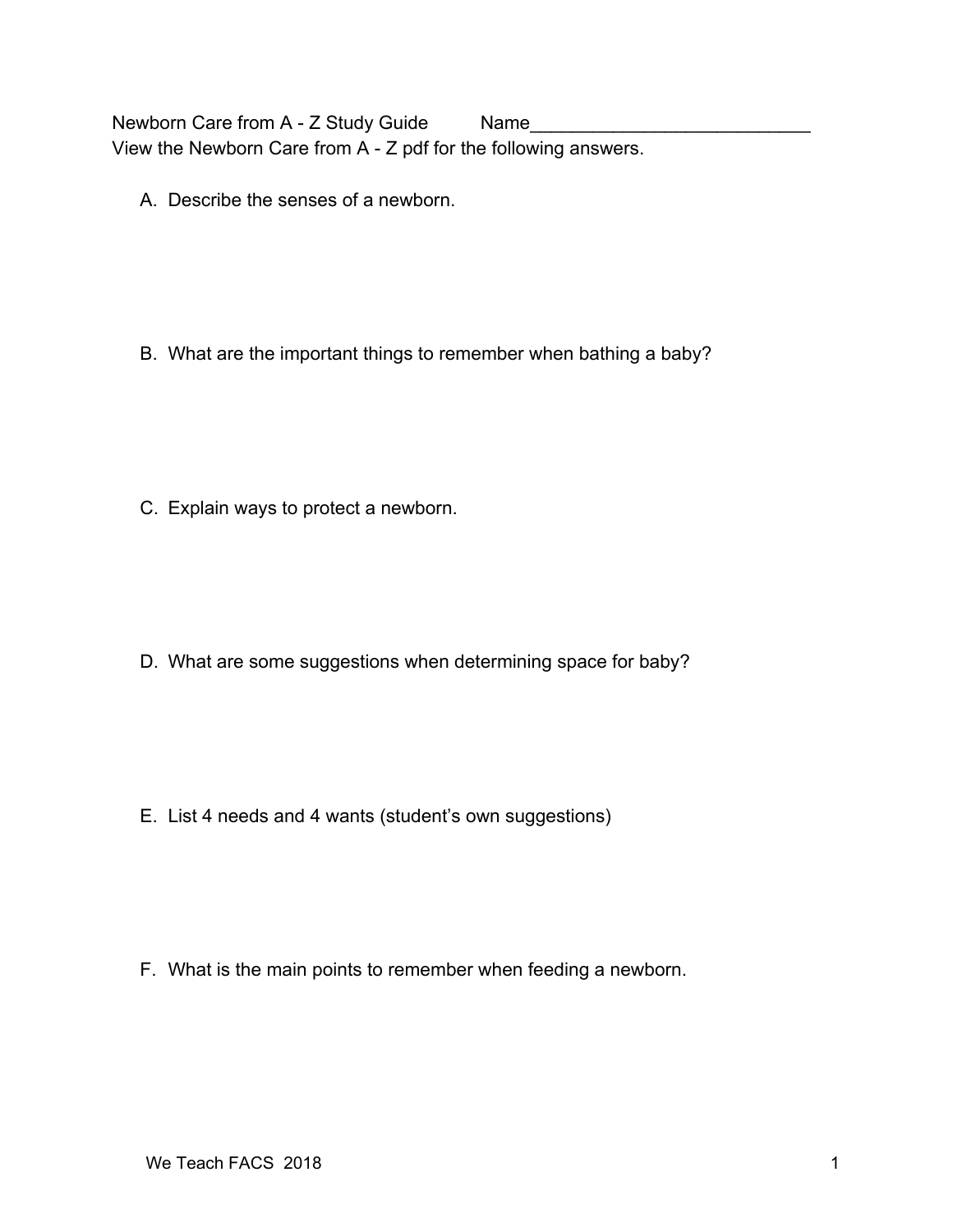G. List 4 things a father could do to be involved with a newborn.

H. List 4 tips to keep a baby healthy.

I. What can you do to comfort a baby after shots?

J. What should a new mom do "just in case"?

K. Instead of keeping up with school, what are some suggestions to offer a new mom about keeping up with work?

L. How does baby learn to communicate?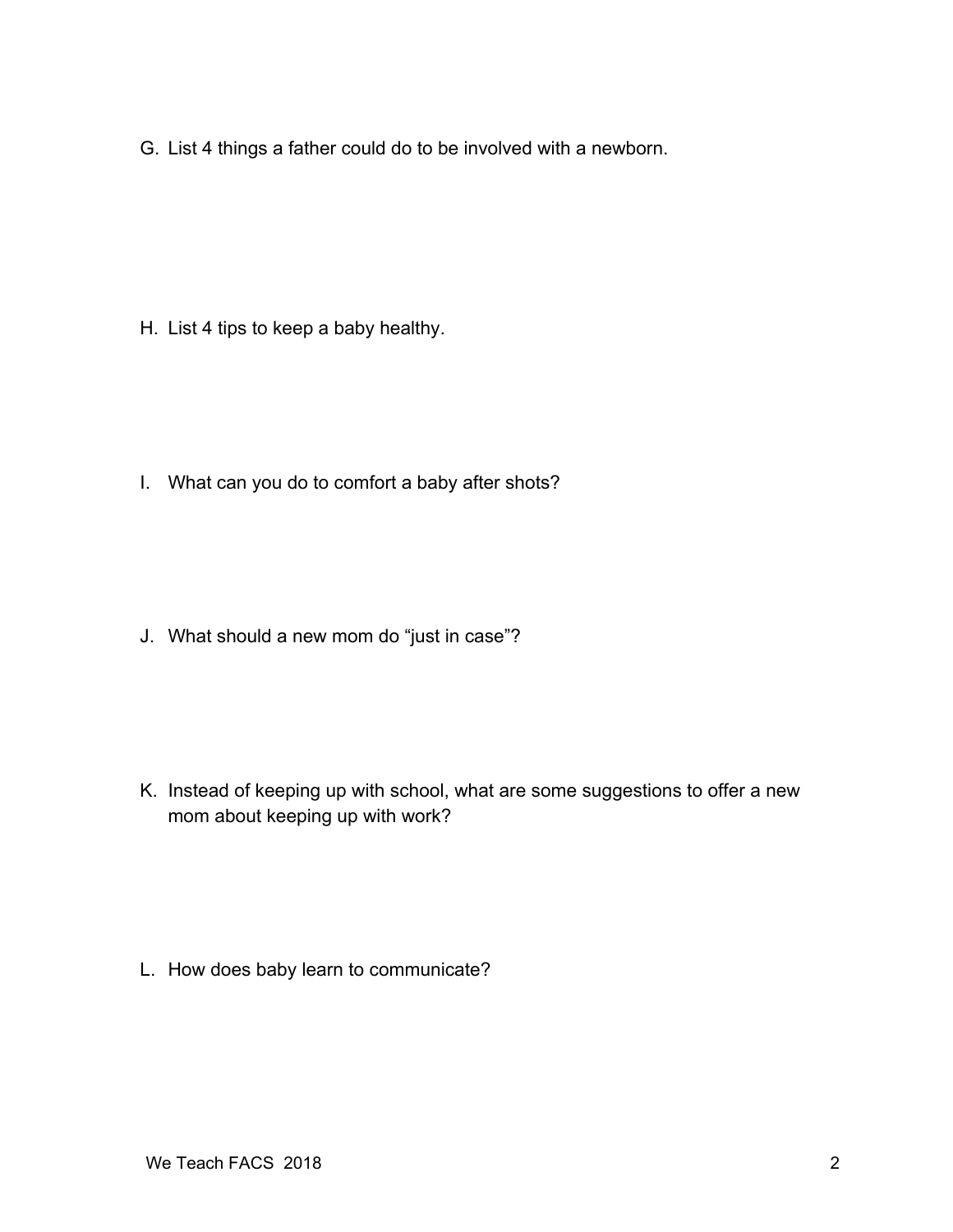M. Why is it important to massage a baby and give a couple tips.

N. What are some results if a baby is shaken?

O. List 4 tips to remember when using a pacifier.

P. List 4 activities to do with baby.

Q. How should you calm a fussy baby?

R. List the reflexes a baby has.

S. What are the ABC's of safe sleep for baby?